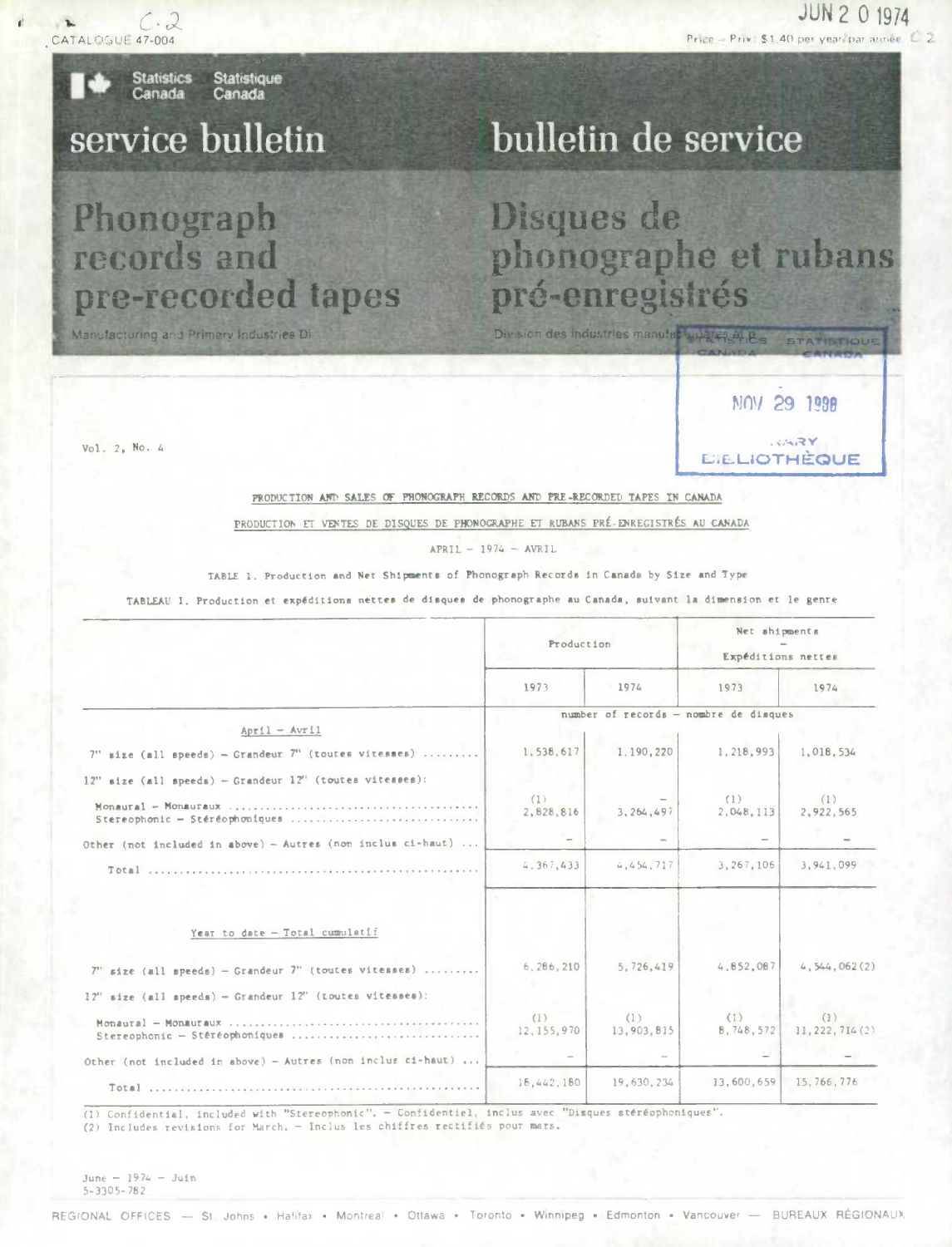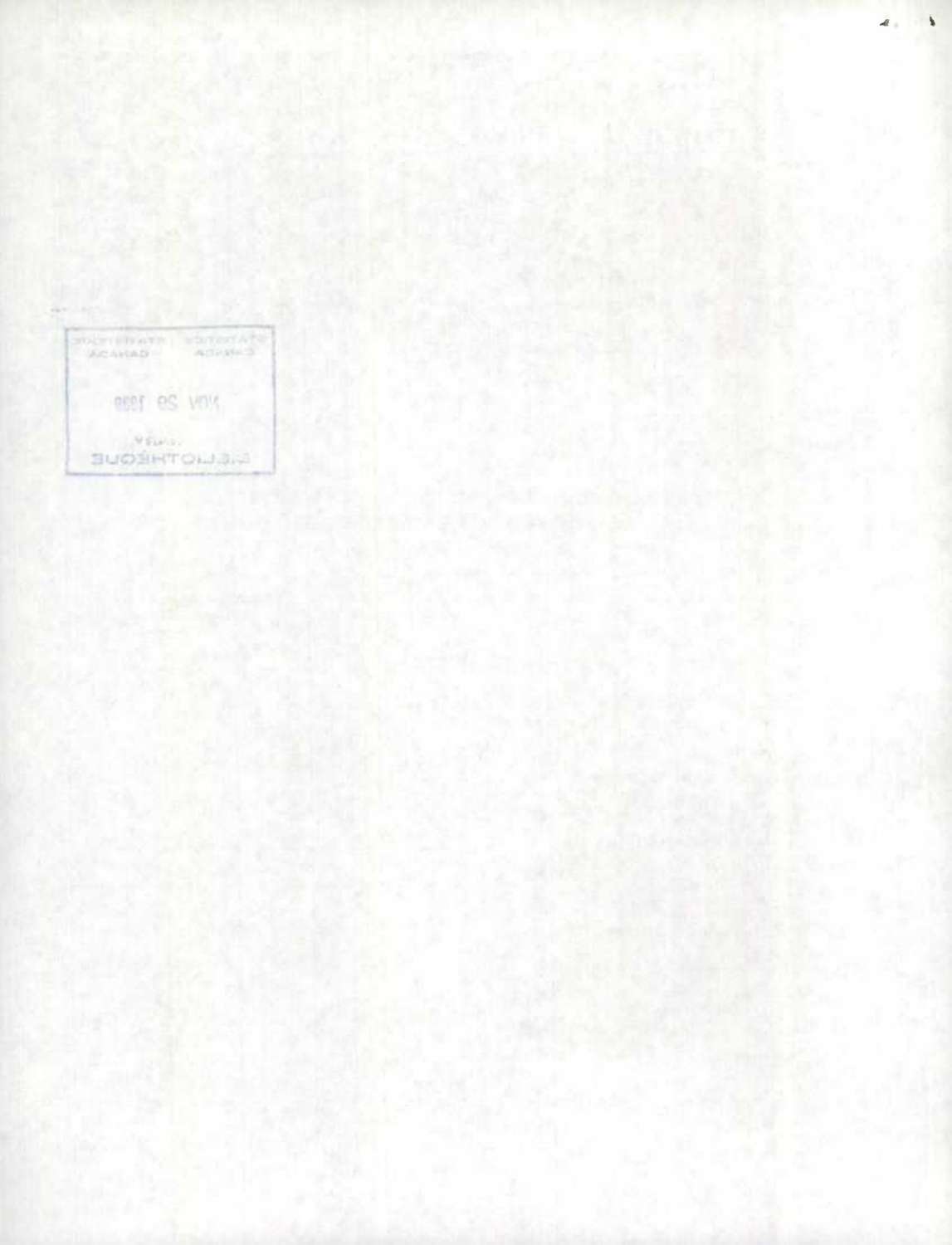## TABLE J. Sales of Domestic Phonograph Records in Canada by Areas, etc.

|  |  |  | TABLEAU J. Ventes de disques de phonographe pressés au Canada pai région, etc. |  |  |  |  |  |
|--|--|--|--------------------------------------------------------------------------------|--|--|--|--|--|
|--|--|--|--------------------------------------------------------------------------------|--|--|--|--|--|

|                                                                                                                                                                                                                                                                                                                                                                                          | Net value of sales (distributor's<br>net melling price)<br>Valeur nette des ventes (prix de<br>vente net du distributeur)                                                                                                                                                                                                                                                                                       |                                    |  |
|------------------------------------------------------------------------------------------------------------------------------------------------------------------------------------------------------------------------------------------------------------------------------------------------------------------------------------------------------------------------------------------|-----------------------------------------------------------------------------------------------------------------------------------------------------------------------------------------------------------------------------------------------------------------------------------------------------------------------------------------------------------------------------------------------------------------|------------------------------------|--|
|                                                                                                                                                                                                                                                                                                                                                                                          |                                                                                                                                                                                                                                                                                                                                                                                                                 |                                    |  |
|                                                                                                                                                                                                                                                                                                                                                                                          | 1973                                                                                                                                                                                                                                                                                                                                                                                                            | 1974                               |  |
|                                                                                                                                                                                                                                                                                                                                                                                          | dollars                                                                                                                                                                                                                                                                                                                                                                                                         |                                    |  |
|                                                                                                                                                                                                                                                                                                                                                                                          |                                                                                                                                                                                                                                                                                                                                                                                                                 |                                    |  |
| $April = Avr11$                                                                                                                                                                                                                                                                                                                                                                          |                                                                                                                                                                                                                                                                                                                                                                                                                 |                                    |  |
|                                                                                                                                                                                                                                                                                                                                                                                          |                                                                                                                                                                                                                                                                                                                                                                                                                 |                                    |  |
| Atlantic provinces -- Provinces de l'Atlantique<br>Quebec and Eastern Ontario - Québec et l'est de l'Ontario                                                                                                                                                                                                                                                                             | 168,788<br>1,492,067<br>1,527,300                                                                                                                                                                                                                                                                                                                                                                               | 190,981<br>1,602,563<br>3,181,279  |  |
| Lakehead Ontario, Manitoba and Saskatchewan - Tête des Grands Lacs de                                                                                                                                                                                                                                                                                                                    | 259,418                                                                                                                                                                                                                                                                                                                                                                                                         | 363.085                            |  |
|                                                                                                                                                                                                                                                                                                                                                                                          | 401.118<br>550,684                                                                                                                                                                                                                                                                                                                                                                                              | 660,649<br>829,105                 |  |
|                                                                                                                                                                                                                                                                                                                                                                                          |                                                                                                                                                                                                                                                                                                                                                                                                                 |                                    |  |
|                                                                                                                                                                                                                                                                                                                                                                                          | 4.399.375                                                                                                                                                                                                                                                                                                                                                                                                       | 6,827,662                          |  |
|                                                                                                                                                                                                                                                                                                                                                                                          |                                                                                                                                                                                                                                                                                                                                                                                                                 |                                    |  |
| Indistributed - Non-distribués:                                                                                                                                                                                                                                                                                                                                                          |                                                                                                                                                                                                                                                                                                                                                                                                                 |                                    |  |
| Record club sales(1) - Ventes des clubs de disques(1)                                                                                                                                                                                                                                                                                                                                    | (3)                                                                                                                                                                                                                                                                                                                                                                                                             | (3)                                |  |
| Custom sales, liquidation sales, etc. (2) - Ventes sur commande spéciale,                                                                                                                                                                                                                                                                                                                | 668,322                                                                                                                                                                                                                                                                                                                                                                                                         | 882.071                            |  |
|                                                                                                                                                                                                                                                                                                                                                                                          |                                                                                                                                                                                                                                                                                                                                                                                                                 |                                    |  |
|                                                                                                                                                                                                                                                                                                                                                                                          | 668,322                                                                                                                                                                                                                                                                                                                                                                                                         | 882,071                            |  |
|                                                                                                                                                                                                                                                                                                                                                                                          |                                                                                                                                                                                                                                                                                                                                                                                                                 |                                    |  |
| Year to date - Total cumulatif                                                                                                                                                                                                                                                                                                                                                           |                                                                                                                                                                                                                                                                                                                                                                                                                 |                                    |  |
|                                                                                                                                                                                                                                                                                                                                                                                          |                                                                                                                                                                                                                                                                                                                                                                                                                 |                                    |  |
|                                                                                                                                                                                                                                                                                                                                                                                          |                                                                                                                                                                                                                                                                                                                                                                                                                 |                                    |  |
| Atlantic provinces - Provinces de l'Atlantique<br>Quebec and Eastern Ontario - Québec et l'est de l'Ontario                                                                                                                                                                                                                                                                              | 687,075<br>5,636,607<br>6, 274, 920                                                                                                                                                                                                                                                                                                                                                                             | 991.252<br>6,306,787<br>10,727,157 |  |
| Lakehead Ontario, Manitoba and Saskatchewan - Tête des Grands Lacs de                                                                                                                                                                                                                                                                                                                    | 1.068,477                                                                                                                                                                                                                                                                                                                                                                                                       | 1,577,988                          |  |
|                                                                                                                                                                                                                                                                                                                                                                                          | 1,524,434<br>2.440.654                                                                                                                                                                                                                                                                                                                                                                                          | 2.418.588<br>3, 256, 594           |  |
|                                                                                                                                                                                                                                                                                                                                                                                          | 17.632.167                                                                                                                                                                                                                                                                                                                                                                                                      |                                    |  |
|                                                                                                                                                                                                                                                                                                                                                                                          |                                                                                                                                                                                                                                                                                                                                                                                                                 | 25, 278, 366                       |  |
|                                                                                                                                                                                                                                                                                                                                                                                          |                                                                                                                                                                                                                                                                                                                                                                                                                 |                                    |  |
| Undistributed $-$ Non-distribués:                                                                                                                                                                                                                                                                                                                                                        |                                                                                                                                                                                                                                                                                                                                                                                                                 |                                    |  |
| Record club sales $(1)$ - Ventes des clubs de disques $(1)$                                                                                                                                                                                                                                                                                                                              | (3)                                                                                                                                                                                                                                                                                                                                                                                                             | (3)                                |  |
| Custom sales, liquidation sales, etc. (2) - Ventes sur commande spéciale,                                                                                                                                                                                                                                                                                                                | 3, 278, 516                                                                                                                                                                                                                                                                                                                                                                                                     | 4,037,262                          |  |
|                                                                                                                                                                                                                                                                                                                                                                                          | 3,278,516                                                                                                                                                                                                                                                                                                                                                                                                       | 4,037,262                          |  |
| Note: Atlantic provinces: Newfoundland, Prince Edward<br>Nota:<br>Island, Nova Scotia and New Brunswick.<br>Quebec and Eastern Ontario: Includes the Ottawa<br>Valley and Eastern Ontario as far west as<br>Kingston.<br>Kingston.<br>Ontario: Excludes Eastern Ontario, the Ottawa<br>Valley and Lakehead Ontario, i.e. the Northwestern<br>part of Ontario as far east as Thunder Bay. | Provinces de l'Atlantique: Terre-Neuve, Ile-du-Prince-<br>Édouard, Nouvelle-Écosse et Nouveau-Brunswick.<br>Québec et l'est de l'Ontario: Y compris la vallée de<br>l'Outrouais et l'est de l'Ontario, à l'ouest juscu'à<br>Ontario: Sauf l'est de l'Ontario, la vallée de<br>l'Outaouais et la Tête des Grands Lacs, en Ontario.<br>c.-a-d. la partie nord-ouest de l'Ontario jusqu'à<br>l'est de Thunder Bay. |                                    |  |

(1) Shown at estimated distributor's selling price. - Valeurs fondées sur une évaluation des prix de vente des distributeurs.<br>(2) Shown at actual net billing price. - Valeurs fondées sur les prix réels nets facturés.<br>(3) C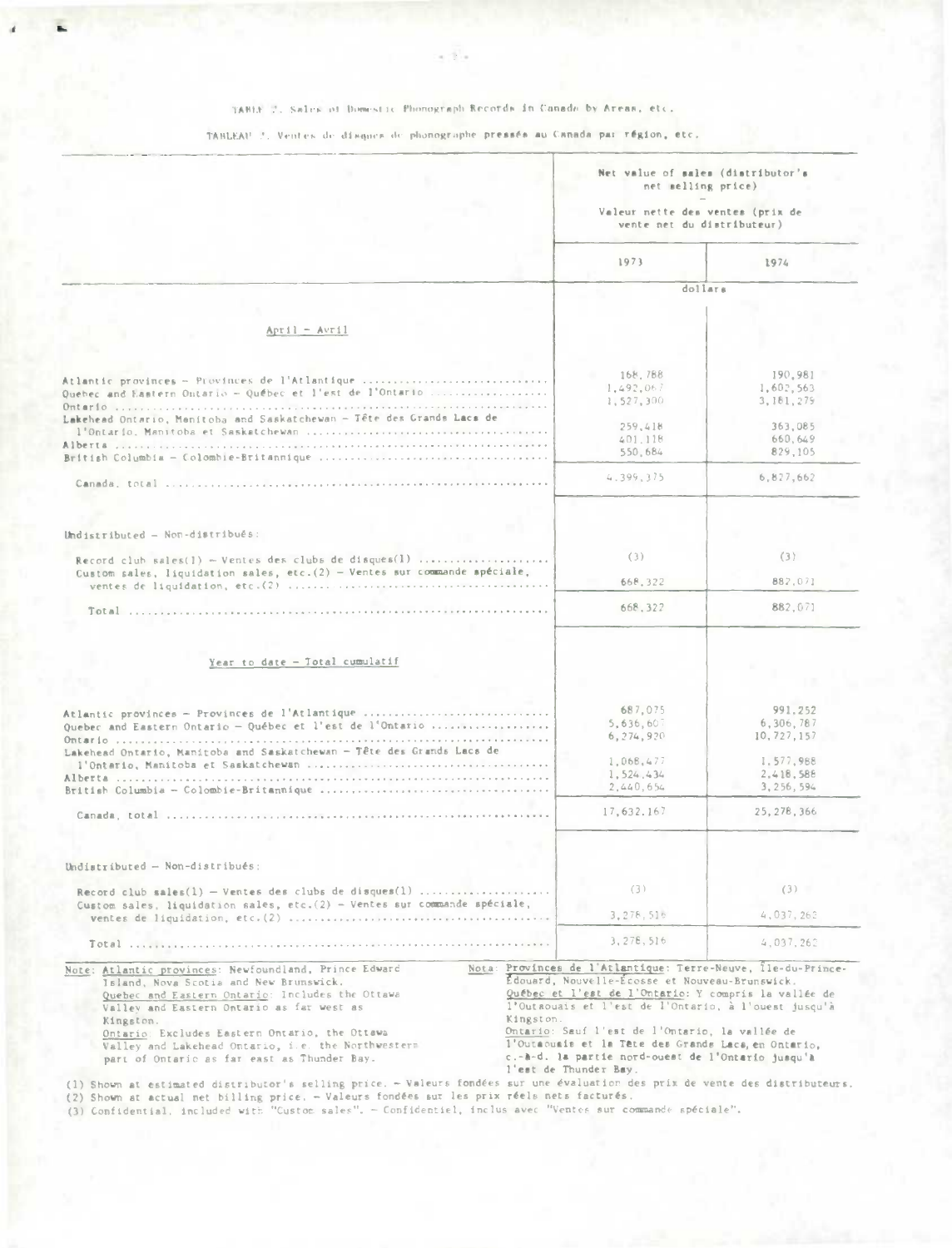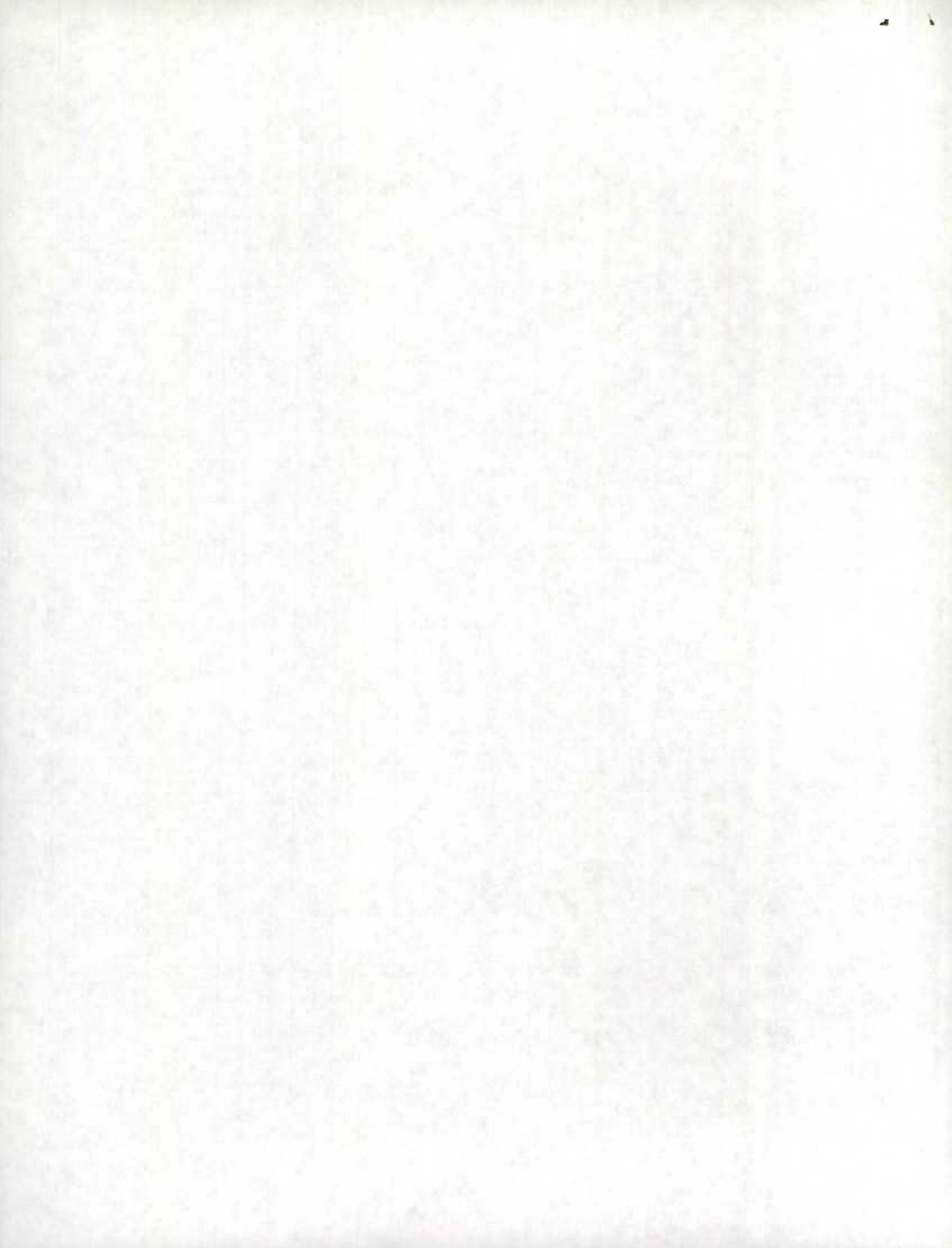## TABLE 3, Sales of Pre-recorded Tapes in Canada by Areas, etc.

TABLEAU 3. Ventes de rubana pré-enregistrés au Canada par région, etc.

|                                                                                                                                                                                                                                                                                                                     |                                                                                                                                                                                                                                                                                                                                                      | Net value of sales (distributor's<br>net selling price) |  |  |
|---------------------------------------------------------------------------------------------------------------------------------------------------------------------------------------------------------------------------------------------------------------------------------------------------------------------|------------------------------------------------------------------------------------------------------------------------------------------------------------------------------------------------------------------------------------------------------------------------------------------------------------------------------------------------------|---------------------------------------------------------|--|--|
|                                                                                                                                                                                                                                                                                                                     | Valeur nette des ventes (prix de<br>vente net du distributeur)                                                                                                                                                                                                                                                                                       |                                                         |  |  |
|                                                                                                                                                                                                                                                                                                                     | 1973                                                                                                                                                                                                                                                                                                                                                 | 1974                                                    |  |  |
|                                                                                                                                                                                                                                                                                                                     |                                                                                                                                                                                                                                                                                                                                                      | dollars                                                 |  |  |
| $April - Avril$                                                                                                                                                                                                                                                                                                     |                                                                                                                                                                                                                                                                                                                                                      |                                                         |  |  |
|                                                                                                                                                                                                                                                                                                                     |                                                                                                                                                                                                                                                                                                                                                      |                                                         |  |  |
|                                                                                                                                                                                                                                                                                                                     |                                                                                                                                                                                                                                                                                                                                                      |                                                         |  |  |
| Atlantic provinces - Provinces de l'Atlantique                                                                                                                                                                                                                                                                      | 116.285                                                                                                                                                                                                                                                                                                                                              | 107,711                                                 |  |  |
| Quebec and Eastern Ontario - Québec et l'est de l'Ontario                                                                                                                                                                                                                                                           | 412,172                                                                                                                                                                                                                                                                                                                                              | 467,231                                                 |  |  |
|                                                                                                                                                                                                                                                                                                                     | 697,368                                                                                                                                                                                                                                                                                                                                              | 872,043                                                 |  |  |
| Lakehead Ontario, Manitoba and Saskatchewan - Tête des Granda Lacs de                                                                                                                                                                                                                                               | 106, 227                                                                                                                                                                                                                                                                                                                                             | 268,337                                                 |  |  |
|                                                                                                                                                                                                                                                                                                                     | 222,923                                                                                                                                                                                                                                                                                                                                              | 427.084                                                 |  |  |
|                                                                                                                                                                                                                                                                                                                     | 202,078                                                                                                                                                                                                                                                                                                                                              | 361, 271                                                |  |  |
|                                                                                                                                                                                                                                                                                                                     | 1,757,053                                                                                                                                                                                                                                                                                                                                            | 2,503,677                                               |  |  |
|                                                                                                                                                                                                                                                                                                                     |                                                                                                                                                                                                                                                                                                                                                      |                                                         |  |  |
|                                                                                                                                                                                                                                                                                                                     |                                                                                                                                                                                                                                                                                                                                                      |                                                         |  |  |
| $Indistributed - Non-distribles:$                                                                                                                                                                                                                                                                                   |                                                                                                                                                                                                                                                                                                                                                      |                                                         |  |  |
| Record club sales(1) - Ventes des clubs de disques(1)<br>Custom sales, liquidation sales, etc. $(2)$ - Ventes sur commande speciale,                                                                                                                                                                                | (3)                                                                                                                                                                                                                                                                                                                                                  | (3)                                                     |  |  |
|                                                                                                                                                                                                                                                                                                                     | 399,301                                                                                                                                                                                                                                                                                                                                              | 517,497                                                 |  |  |
|                                                                                                                                                                                                                                                                                                                     | 399,301                                                                                                                                                                                                                                                                                                                                              | 517,497                                                 |  |  |
|                                                                                                                                                                                                                                                                                                                     |                                                                                                                                                                                                                                                                                                                                                      |                                                         |  |  |
| Year to date - Total cumulatif                                                                                                                                                                                                                                                                                      |                                                                                                                                                                                                                                                                                                                                                      |                                                         |  |  |
|                                                                                                                                                                                                                                                                                                                     |                                                                                                                                                                                                                                                                                                                                                      |                                                         |  |  |
|                                                                                                                                                                                                                                                                                                                     |                                                                                                                                                                                                                                                                                                                                                      |                                                         |  |  |
| Atlantic provinces - Provinces de l'Atlantique<br>Quebec and Eastern Ontario - Québec et l'est de l'Ontario                                                                                                                                                                                                         | 292, 236<br>1,488,559                                                                                                                                                                                                                                                                                                                                | 431.452<br>1,456,568                                    |  |  |
|                                                                                                                                                                                                                                                                                                                     | 3,288,878                                                                                                                                                                                                                                                                                                                                            | 3.540.952                                               |  |  |
| Lakehead Ontario, Manitoba and Saskatchewan - Tête des Grands Lacs de                                                                                                                                                                                                                                               |                                                                                                                                                                                                                                                                                                                                                      |                                                         |  |  |
|                                                                                                                                                                                                                                                                                                                     | 551, 141                                                                                                                                                                                                                                                                                                                                             | 847,790                                                 |  |  |
|                                                                                                                                                                                                                                                                                                                     | 872,306                                                                                                                                                                                                                                                                                                                                              | 1,236.528                                               |  |  |
|                                                                                                                                                                                                                                                                                                                     | 875,453                                                                                                                                                                                                                                                                                                                                              | 1,125,899                                               |  |  |
|                                                                                                                                                                                                                                                                                                                     | 7.368.573                                                                                                                                                                                                                                                                                                                                            | 8,639,189                                               |  |  |
|                                                                                                                                                                                                                                                                                                                     |                                                                                                                                                                                                                                                                                                                                                      |                                                         |  |  |
| $Undistrlbuted - Non-distribués:$                                                                                                                                                                                                                                                                                   |                                                                                                                                                                                                                                                                                                                                                      |                                                         |  |  |
| Record club sales(1) - Ventes des clubs de disques(1)                                                                                                                                                                                                                                                               | (3)                                                                                                                                                                                                                                                                                                                                                  | (3)                                                     |  |  |
| Custom sales, liquidation sales, etc. $(2)$ - Ventes sur commande spéciale,                                                                                                                                                                                                                                         | 1,732,758                                                                                                                                                                                                                                                                                                                                            | 2,819,737                                               |  |  |
|                                                                                                                                                                                                                                                                                                                     | 1,732,758                                                                                                                                                                                                                                                                                                                                            | 2,819,737                                               |  |  |
| Note: Atlantic provinces: Newfoundland, Prince Edward<br>Island, Nova Scotia and New Brunswick.<br>Quebec and Eastern Ontario: Includes the Ottawa<br>Valley and Eastern Ontario as far west as<br>Kingston,<br>Ontario: Excludes Eastern Ontario, the Ottawa<br>Valley and Lakehead Ontario, i.e. the Northwestern | Nota: Provinces de l'Atlantique: Terre-Neuve, Île-du-Prince-<br>Édouard, Nouvelle-Écosse et Nouveau-Brunswick.<br>Québec et l'est de l'Ontario: Y compris la vallée de<br>l'Outaousis et l'est de l'Ontario, à l'ouest jusqu'à<br>Kingston.<br>Ontario: Sauf l'est de l'Ontario, la vallée de<br>l'Outaquais et la Tête des Grands Lacs, en Ontario. |                                                         |  |  |
| part of Ontario as far east as Thunder Bay.                                                                                                                                                                                                                                                                         | c.-b-d. la partie nord-ouest de l'Ontario jusqu'à                                                                                                                                                                                                                                                                                                    |                                                         |  |  |
|                                                                                                                                                                                                                                                                                                                     | l'est de Thunder Bay.                                                                                                                                                                                                                                                                                                                                |                                                         |  |  |

(1) Shown at estimated distributor's selling price. - Valeurs fondées sur une évaluation des prix de vente des distributeurs.<br>(2) Shown at actual net billing price. - Valeurs fondées sur les prix réels nets facturés.

(3) Confidential, included with "Custom sales". - Confidentiel, inclus avec "Ventes sur commande spéciale".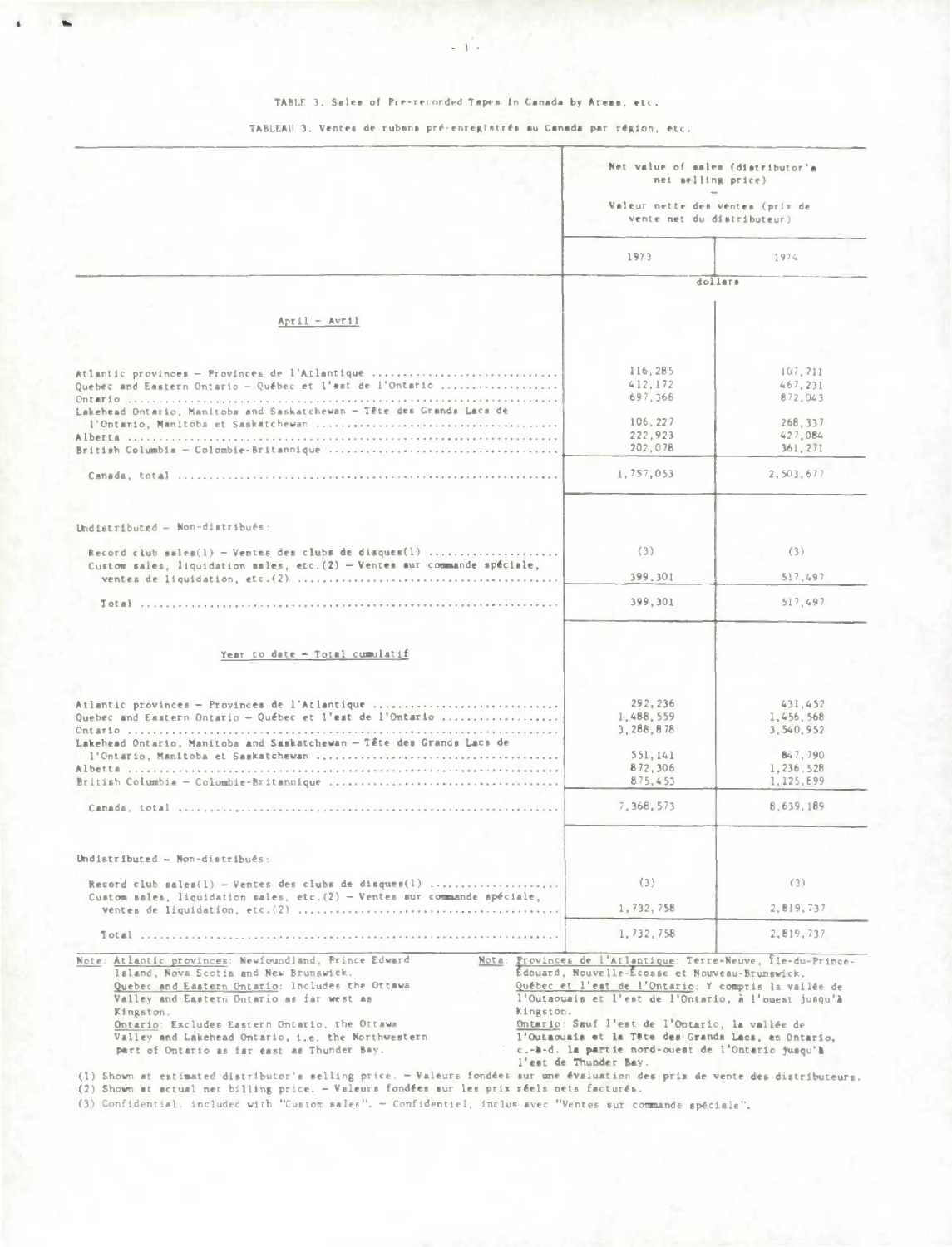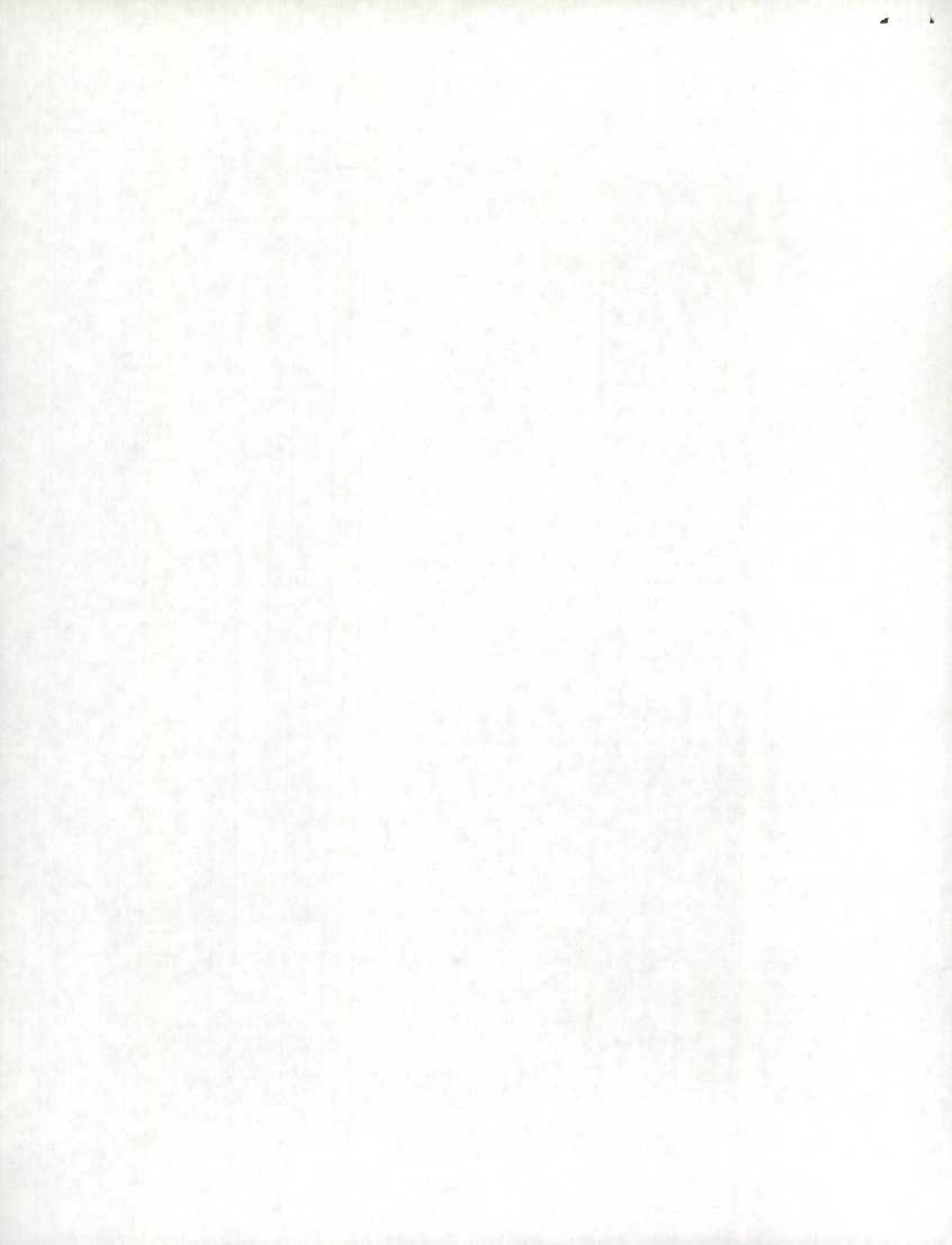#### TABLE 4, Production and Net Shipments of Pre-recorded Tapes

#### TANIEAU 4. Production et expéditions nettes de rubans pré-enregistrés

|                                                                                                                                                                                                                                                                                                                                                                                                                                                                                                                                                                                                                                                                                                                                                                       | Production                                                                                                                                                                                                                                                                                                                                                                                                                                                                                                                                                                                                                                                                                                                                                                       |           | Net shipments<br>Expéditions nettes |                |  |
|-----------------------------------------------------------------------------------------------------------------------------------------------------------------------------------------------------------------------------------------------------------------------------------------------------------------------------------------------------------------------------------------------------------------------------------------------------------------------------------------------------------------------------------------------------------------------------------------------------------------------------------------------------------------------------------------------------------------------------------------------------------------------|----------------------------------------------------------------------------------------------------------------------------------------------------------------------------------------------------------------------------------------------------------------------------------------------------------------------------------------------------------------------------------------------------------------------------------------------------------------------------------------------------------------------------------------------------------------------------------------------------------------------------------------------------------------------------------------------------------------------------------------------------------------------------------|-----------|-------------------------------------|----------------|--|
|                                                                                                                                                                                                                                                                                                                                                                                                                                                                                                                                                                                                                                                                                                                                                                       | 1973                                                                                                                                                                                                                                                                                                                                                                                                                                                                                                                                                                                                                                                                                                                                                                             | 1974      | 1973                                | 1974           |  |
|                                                                                                                                                                                                                                                                                                                                                                                                                                                                                                                                                                                                                                                                                                                                                                       |                                                                                                                                                                                                                                                                                                                                                                                                                                                                                                                                                                                                                                                                                                                                                                                  |           | number of units - nombre d'unités   |                |  |
| $Ayr11 - Avr11$                                                                                                                                                                                                                                                                                                                                                                                                                                                                                                                                                                                                                                                                                                                                                       |                                                                                                                                                                                                                                                                                                                                                                                                                                                                                                                                                                                                                                                                                                                                                                                  |           |                                     |                |  |
|                                                                                                                                                                                                                                                                                                                                                                                                                                                                                                                                                                                                                                                                                                                                                                       | 616,534                                                                                                                                                                                                                                                                                                                                                                                                                                                                                                                                                                                                                                                                                                                                                                          | 1,023,235 | 509.615                             | 710, 353       |  |
| Cartridges - 4 track - Cartouches - 4 pistes                                                                                                                                                                                                                                                                                                                                                                                                                                                                                                                                                                                                                                                                                                                          |                                                                                                                                                                                                                                                                                                                                                                                                                                                                                                                                                                                                                                                                                                                                                                                  |           |                                     |                |  |
|                                                                                                                                                                                                                                                                                                                                                                                                                                                                                                                                                                                                                                                                                                                                                                       | 109, 140                                                                                                                                                                                                                                                                                                                                                                                                                                                                                                                                                                                                                                                                                                                                                                         | 140,981   | 81,014                              | 95,865         |  |
| Reel to reel - Bobine à bobine                                                                                                                                                                                                                                                                                                                                                                                                                                                                                                                                                                                                                                                                                                                                        |                                                                                                                                                                                                                                                                                                                                                                                                                                                                                                                                                                                                                                                                                                                                                                                  |           |                                     |                |  |
|                                                                                                                                                                                                                                                                                                                                                                                                                                                                                                                                                                                                                                                                                                                                                                       |                                                                                                                                                                                                                                                                                                                                                                                                                                                                                                                                                                                                                                                                                                                                                                                  |           |                                     |                |  |
|                                                                                                                                                                                                                                                                                                                                                                                                                                                                                                                                                                                                                                                                                                                                                                       | 725.674                                                                                                                                                                                                                                                                                                                                                                                                                                                                                                                                                                                                                                                                                                                                                                          | 1,164,216 | 590,830                             | 806,218        |  |
|                                                                                                                                                                                                                                                                                                                                                                                                                                                                                                                                                                                                                                                                                                                                                                       |                                                                                                                                                                                                                                                                                                                                                                                                                                                                                                                                                                                                                                                                                                                                                                                  |           |                                     |                |  |
| Year to date - Total cumulatif                                                                                                                                                                                                                                                                                                                                                                                                                                                                                                                                                                                                                                                                                                                                        |                                                                                                                                                                                                                                                                                                                                                                                                                                                                                                                                                                                                                                                                                                                                                                                  |           |                                     |                |  |
| Cartridges - 8 track - Cartouches - 8 pistes                                                                                                                                                                                                                                                                                                                                                                                                                                                                                                                                                                                                                                                                                                                          | 2,651,159                                                                                                                                                                                                                                                                                                                                                                                                                                                                                                                                                                                                                                                                                                                                                                        | 4,009,340 | 2,158,712                           | 2, 911, 635(1) |  |
| Cartridges - 4 track - Cartouches - 4 pistes                                                                                                                                                                                                                                                                                                                                                                                                                                                                                                                                                                                                                                                                                                                          |                                                                                                                                                                                                                                                                                                                                                                                                                                                                                                                                                                                                                                                                                                                                                                                  |           |                                     |                |  |
|                                                                                                                                                                                                                                                                                                                                                                                                                                                                                                                                                                                                                                                                                                                                                                       | 531,801                                                                                                                                                                                                                                                                                                                                                                                                                                                                                                                                                                                                                                                                                                                                                                          | 555,423   | 403,190                             | 347, 479(1)    |  |
| Reel to reel - Bobine à bobine                                                                                                                                                                                                                                                                                                                                                                                                                                                                                                                                                                                                                                                                                                                                        |                                                                                                                                                                                                                                                                                                                                                                                                                                                                                                                                                                                                                                                                                                                                                                                  |           |                                     |                |  |
|                                                                                                                                                                                                                                                                                                                                                                                                                                                                                                                                                                                                                                                                                                                                                                       |                                                                                                                                                                                                                                                                                                                                                                                                                                                                                                                                                                                                                                                                                                                                                                                  |           |                                     | $\mathcal{H}$  |  |
| Total                                                                                                                                                                                                                                                                                                                                                                                                                                                                                                                                                                                                                                                                                                                                                                 | 3,182,960                                                                                                                                                                                                                                                                                                                                                                                                                                                                                                                                                                                                                                                                                                                                                                        | 4,564,763 | 2,562,508                           | 3,259,114      |  |
| Note: Net value of sales means gross sales less re-<br>turns and exchanges.<br>Distributors net selling price is that price<br>which the distributor invoices the dealer or<br>retailer (i.e. the wholesale price to retailers<br>net of sales taxes, excise duties and taxes, out-<br>ward transportation charges, sales discounts and<br>allowances).<br>Net shipments mean gross shipments less returns<br>and exchanges. Inter-company reporting duplica-<br>tion has been eliminated. Net shipments DO NOT<br>INCLUDE shipments to "Radio Station" and "Re-<br>viewer's Samples", "Promotional Records and Pro-<br>motional Pre-recorded tapes" and "Transcriptions<br>Records".<br>(1) Includes revisions for March. - Inclus les chiffres rectifiés pour mars. | Nota: Valeur nette des ventes veut dire ventes brutes moins<br>les retours et les échanges.<br>Prix net de vente des distributeurs veut dire prix fac-<br>turé par le distributeur ou au détaillant (prix de gros<br>au détaillant, sans les taxes de vente, les droits et<br>taxes d'accise, les frais d'enlèvement, les escomptes<br>et bonifications sur les ventes).<br>Expéditions nettes veut dire expéditions brutes moins<br>les retours et les échanges. La répétition par les<br>sutcursales d'une même société a été éliminée. Les ex-<br>péditions nettes NE COMPRENNENT PAS les expéditions<br>aux postes de radio, aux critiques et expéditions de<br>disques et de rubans pré-enregistrés pour fins publici-<br>taires et expéditions à d'autres firmes "V.T.R.". |           |                                     |                |  |

Confidential to meet secrecy requirements of the Statistics Act. - Confidentiel en vertu des dispositions de la Loi sur la statistique relatives au secret.

NATIONAL BERARY OF CANADA